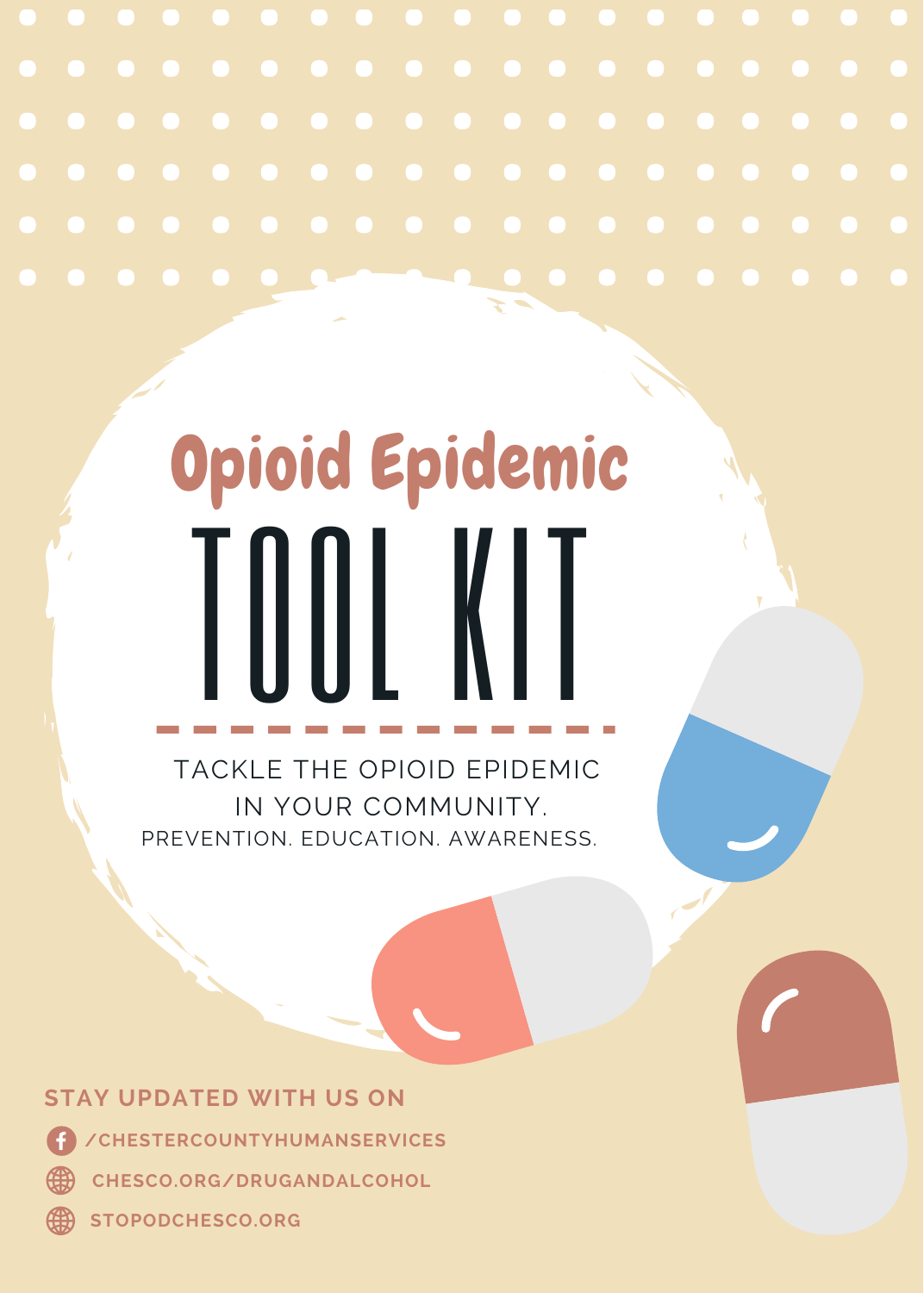# **A Comprehensive Approach to Addressing the Opioid Epidemic in Chester County Communities**

This tool kit will help you create and implement a complete plan to increase education and spread awareness in order to combat the opioid epidemic in your community.

Chester County is not immune to the opioid epidemic. Sadly, we lost over 140 lives to accidental drug overdose in Chester County last year. Additionally, hundreds more have overdosed but survived, often due to the actions of first responders. These overdoses and deaths have occurred throughout all areas of Chester County, and can occur in any community.

In an effort to combat the opioid epidemic, [the Chester County Department of Drug and Alcohol Services](http://chesco.org/216/Drug-and-Alcohol) created an Opioid Epidemic Community Toolkit to aid in community involvement to fight the opioid epidemic.

We hope you'll join us by engaging your communities in conversations that educate and generate awareness on the opioid epidemic, and the role each of us play in combating it.

Feel free to use any of the information listed in this tool kit, or any of the information found on [Chesco.org/DrugandAlcohol](http://chesco.org/216/Drug-and-Alcohol) or [StopODChesco.org.](http://www.stopodchesco.org/)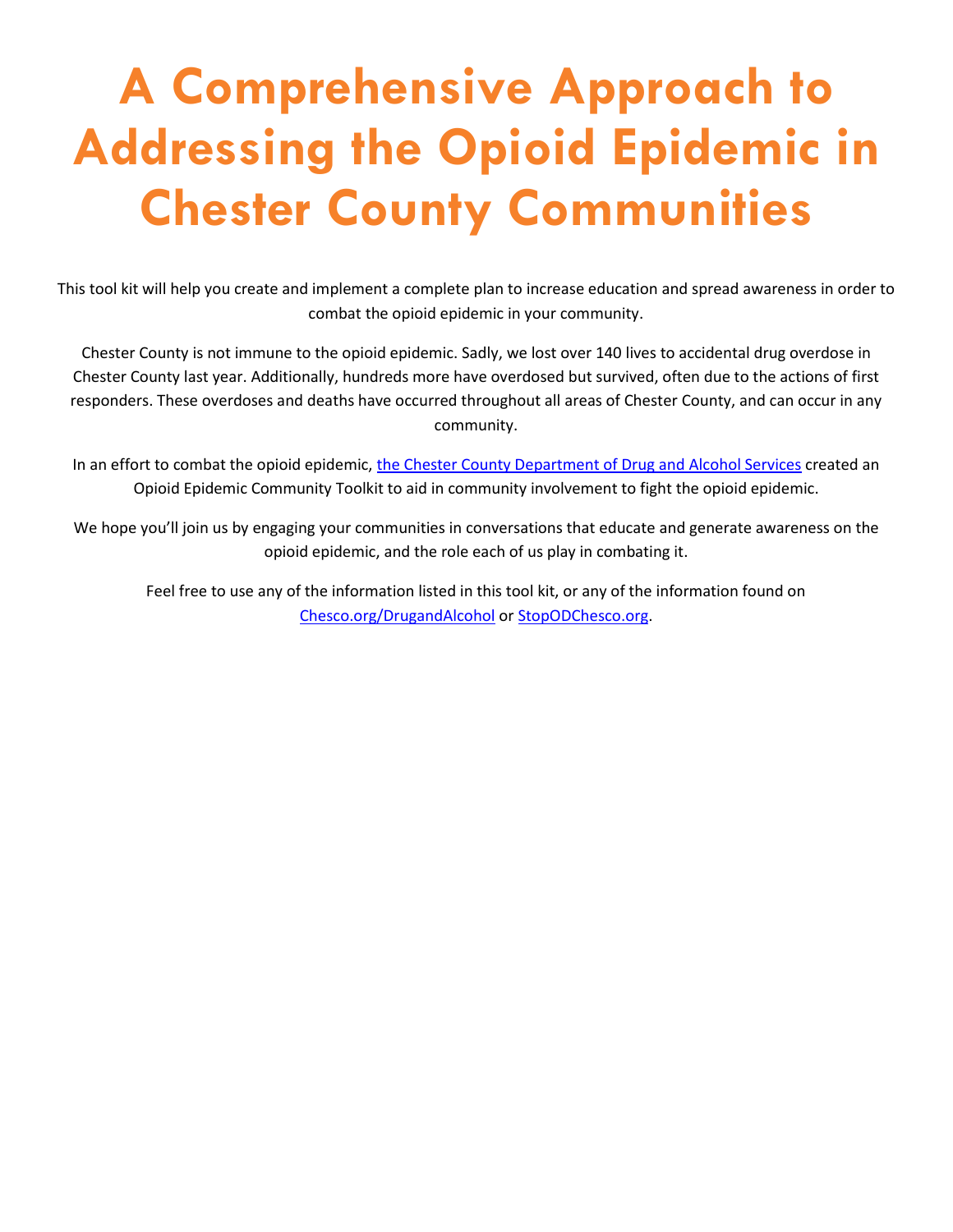# **Below is a menu of options for your community group or organization. You can pick one, multiple, or even all to implement in your community.**

## **1. Get Trained**

- a. [Naloxone \(Narcan®\)](#page-3-0)
- b. [Opioid Epidemic in Chester County](#page-3-0)
- c. [How to Access Treatment](#page-3-0)

# **2. Stock your Organization with Resources**

- a. Resource Library
- b. [County Department Resource](#page-4-0)
- c. [How to get more Information](#page-4-0)
- d. PA Stop Campaign
- e. Realtor Education

# **3. Add Information to Social Media and Websites**

- a. [Opioid and Heroin Epidemic in Chester County](#page-4-0)
- b. [Overdose Prevention Task Force](#page-5-0)
- c. [Overdose Prevention Task Force Website](#page-5-0)
- d. [Addiction](#page-6-0)
- e. [How to Access Treatment](#page-7-0)
- f. [Medication Collection Boxes](#page-7-0)
- g. [Naloxone](#page-8-0)
- h. [Naloxone in the Community](#page-9-0)
- i. [Recovery is Possible](#page-9-0)
- j. [Drug and Alcohol Prevention](#page-9-0)

# **4. Community Events**

a. [Documentary Screenings](#page-10-0)

### **5. Stay Connected**

- a. Like us on Facebook
- b. [Sign up for our Newsletter](#page-10-0)
- c. Get Involved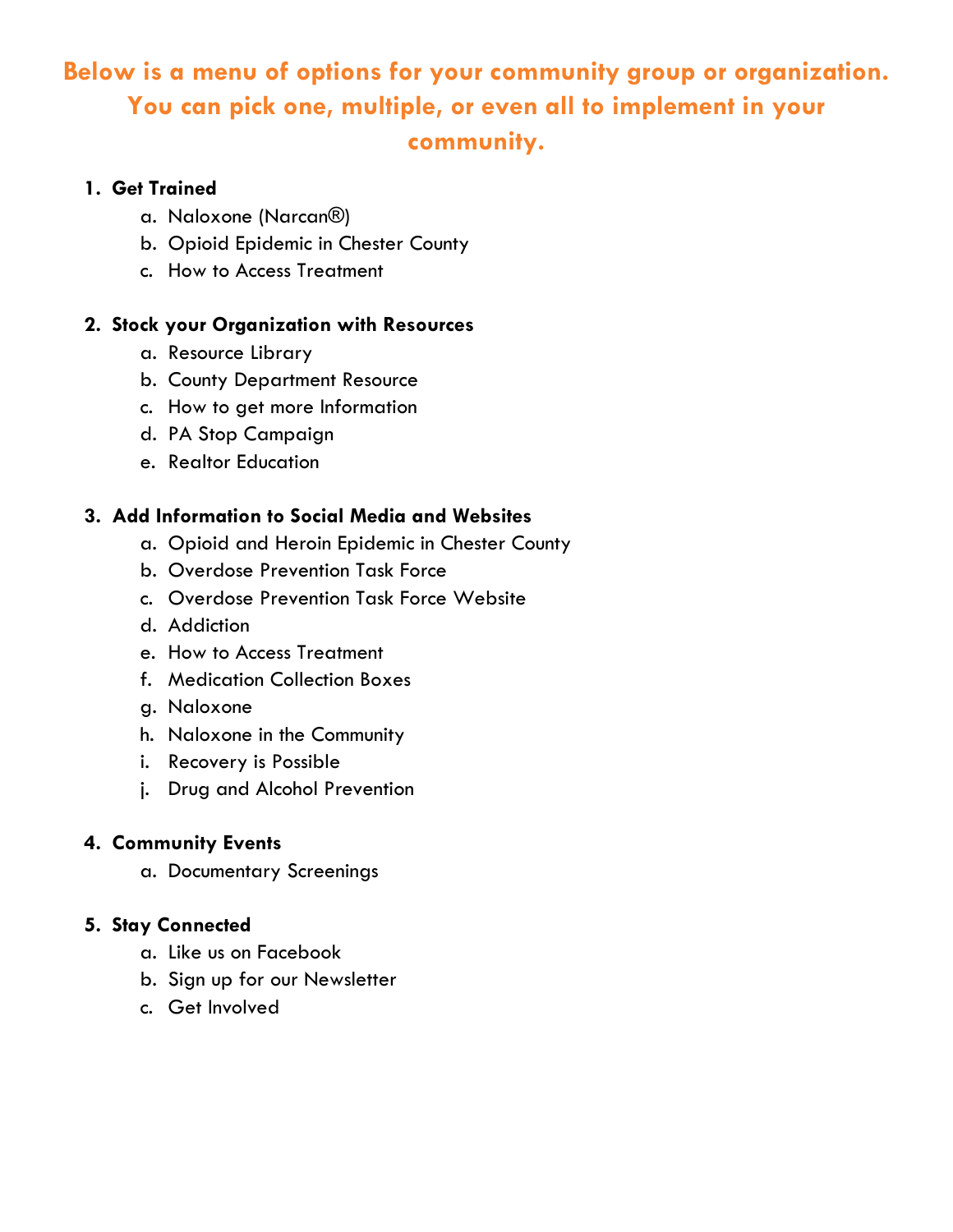#### <span id="page-3-0"></span>**1. Get Trained**

- **a. Naloxone (Narcan®) – an overdose reversal medication**
	- **i. Attend a Community Naloxone Training**
		- [Good Fellowship Ambulance & EMS Training Institute](http://www.goodfellowship.com/communitynaloxone/) (Good Fellowship) has partnered with Chester County Department of Drug and Alcohol Services to reduce the incidence of accidental drug overdoses. Join us to learn about opioids, naloxone and accessing treatment in Chester County.
		- [Upcoming Trainings link](https://stopodchesco.org/naloxone/)

#### **ii. Host a Community Naloxone Training**

- Good Fellowship has partnered with Chester County Department of Drug and Alcohol Services to reduce the incidence of accidental drug overdoses. Join us to learn about opioids, naloxone and accessing treatment in Chester County.
- If you would like to host one of these trainings, please contact Ethan Healey (information below).
- Ethan Healey, Project Naloxone Manager, Good Fellowship EMS Training Institute, [ehealey@goodfellowship.org](mailto:ehealey@goodfellowship.org)

#### **b. Host an Overdose Prevention Task Force Presentation**

- **i.** [The Chester County Overdose Prevention Task Force](http://www.stopodchesco.org/) was formed in March 2015 to coordinate overdose death prevention efforts between various organizations. The Task Force is led by th[e Chester County Department of Drug and Alcohol Services,](http://chesco.org/216/Drug-and-Alcohol) [Chester County](http://www.chesco.org/1441/District-Attorney) [District Attorney's Office](http://www.chesco.org/1441/District-Attorney)[, Chester County Health Department,](http://www.chesco.org/224/Health) [Chester County Human](http://www.chesco.org/226/Human-Services) [Services,](http://www.chesco.org/226/Human-Services) and [Good Fellowship Ambulance and EMS Training Institute.](http://www.goodfellowship.com/) The mission of the Task Force is to prevent overdose deaths in Chester County through a multidisciplinary, coordinated effort between government departments, community organizations, and treatment providers.
- **ii.** The Task Force delivers an hour and a half presentation which covers the history of the opioid epidemic, naloxone, how to access treatment, and community efforts. Each presentation can be tailored to the specific population.
- **iii.** If you would like the Task Force to deliver a presentation for your community group or organization, submit a presentation request form here: [Chester County Overdose](https://stopodchesco.org/presentation-request) [Prevention Task Force Presentation.](https://stopodchesco.org/presentation-request)

#### **c. Get Informed on "How to Access Treatment"**

- **i.** [The Chester County Department of Drug and Alcohol Services](http://chesco.org/216/Drug-and-Alcohol) can provide an "in-service" training for your facility, community group, or organization which reviews how to access treatment in Chester County.
- **ii.** If interested, submit a request to Jamie Johnson, Deputy Director a[t jajohnson@chesco.org](mailto:jajohnson@chesco.org) or Kate Genthert, Prevention Specialist at [kgenthert@chesco.org.](file:///C:/Users/kgenthert/AppData/Roaming/Microsoft/Word/kgenthert@chesco.org)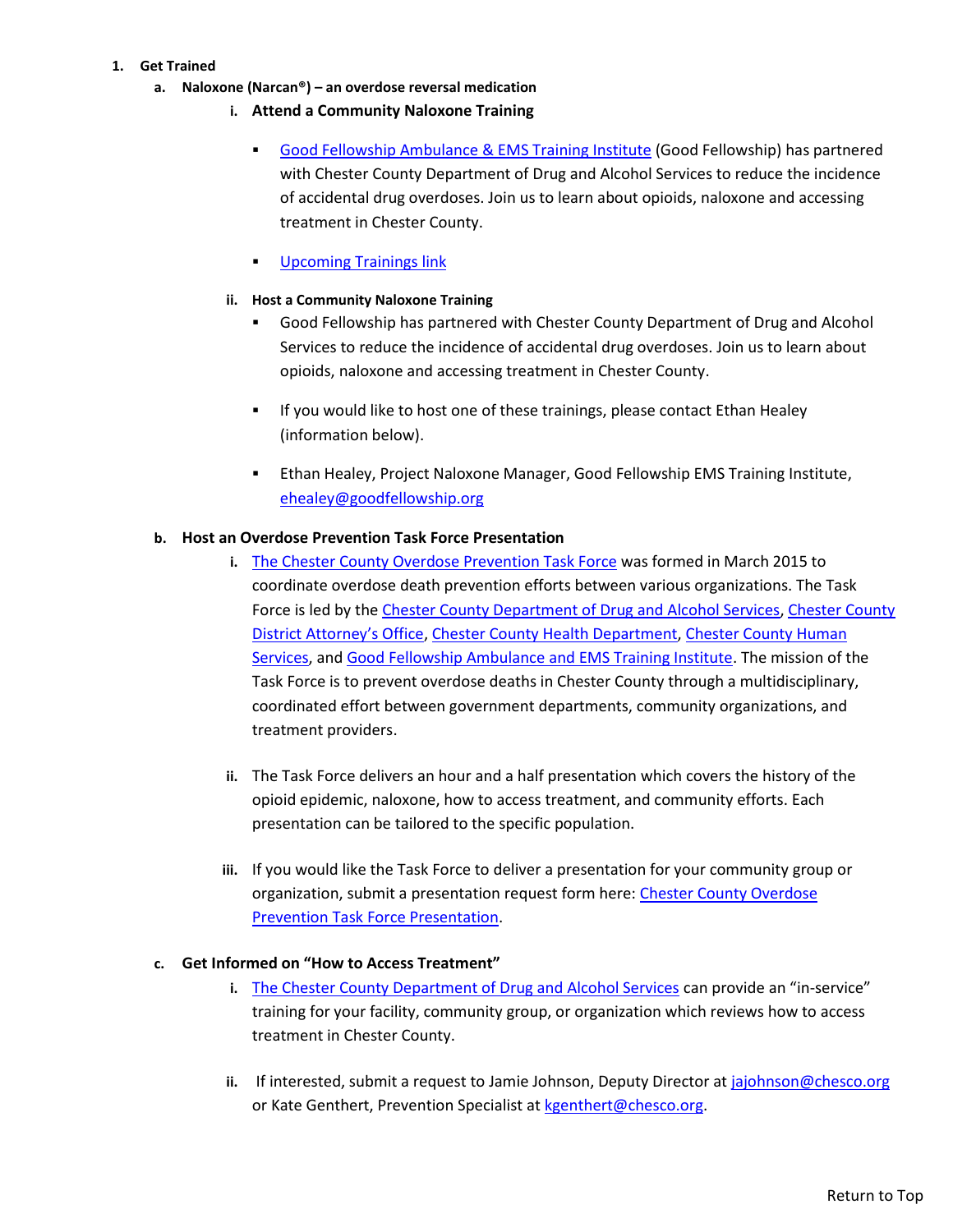- <span id="page-4-0"></span>**2. Stock your Organization with Resources:** Having brochures, flyers, handouts, etc. is a vital part of spreading education and awareness in the community. On average, it takes a person several times of seeing or hearing a message before they remember it.
	- **a.** [The COAD Group in Exton, Pa](http://coadgroup.holcomb-bhs.org/) has a resource library which is stocked with informational material available to community groups and organizations FREE of charge.
	- **b.** [The Chester County Department of Drug and Alcohol Services](http://chesco.org/216/Drug-and-Alcohol) created several printed materials to help spread awareness and educate community members. The materials include:
		- **i.** [General Resource Card \(Salmon\)](../Information%20Dissemination%20Materials/RESOURCE%20CARD%204.2018.pdf) This covers several resources in Chester County including, but not limited to, domestic violence, crisis intervention, hospitals, drug and alcohol treatment entry points, etc.
		- **ii.** [Overdose Information Card \(Purple\)-](../Information%20Dissemination%20Materials/Overdose%20Information%20Card%20purple%204.18.pdf) This covers general information surrounding an overdose such as what opioids are, what an overdose is, what naloxone is, and how to access treatment in Chester County.
		- **iii.** [Naloxone \(Narcan\) Brochure](../Information%20Dissemination%20Materials/Naloxone%20-%2011-2017.pdf) This brochure includes information on the opioid antagonist (overdose reversal) medication Naloxone. Additionally, the brochure has the entry points for drug and alcohol treatment in Chester County.
		- **iv.** [Medication Collection Box Brochure](../Information%20Dissemination%20Materials/Medication%20Collection%20Boxes%20Brochure%204-2017.pdf) This brochure has the Medication Collection Box addresses in Chester County, what is accepted, and what is not accepted.
	- **c.** If interested in materials from [the COAD Group](http://coadgroup.holcomb-bhs.org/) o[r Chester County Department of Drug and Alcohol](http://chesco.org/216/Drug-and-Alcohol) [Services,](http://chesco.org/216/Drug-and-Alcohol) contact Kate Genthert, [kgenthert@chesco.org.](mailto:kgenthert@chesco.org)
	- **d.** [The Commonwealth Prevention Alliance \(CPA\) coalition](https://www.commonwealthpreventionalliance.org/) created several materials including billboards, PSA's, flyers, etc., in order to spread education and awareness to Pennsylvania residents. All of these materials are available for organizations across the state to download through the [PA Stop website.](http://www.pastop.org/)
	- **e.** As we know the disease of addiction knows no bounds, and with the rise of the opioid epidemic, there was an increase of prescription drug theft during opens houses or home tours. Chester County partnered with Delaware County and Montgomery County to educate realtors at Suburban West Realtors Association on the dangers of prescription drug theft. Additionally, information was added to Suburban West Realtors Association website and a flyer was created for realtors to disseminate for seller education. More information can be found [here.](http://swra.co/industry-info-expertise/realtor-safety-and-security/prescription-drug-theft-prevention/)
- **3. Add Information to Your Social Media Accounts, Website, Newsletters, etc.:** The Chester County Department of Drug and Alcohol Services crafted a series of educational topics surrounding the opioid epidemic. See topics below. For questions regarding topics, please contact Kate Genthert, [kgenthert@chesco.org.](mailto:kgenthert@chesco.org) See topics below.

#### **a. Opioid and Heroin Epidemic in Chester County**

**i.** Across the United States, there were over 64,000 fatal drug overdoses in 2016. The state of Pennsylvania alone saw over 4,600 fatal drug overdoses in 2016, a 37% increase from 2015. Each day across Pennsylvania 13 lives are lost to fatal drug overdose. Chester County is not immune to the heroin and opioid epidemic. Sadly, we lost nearly 150 lives to accidental drug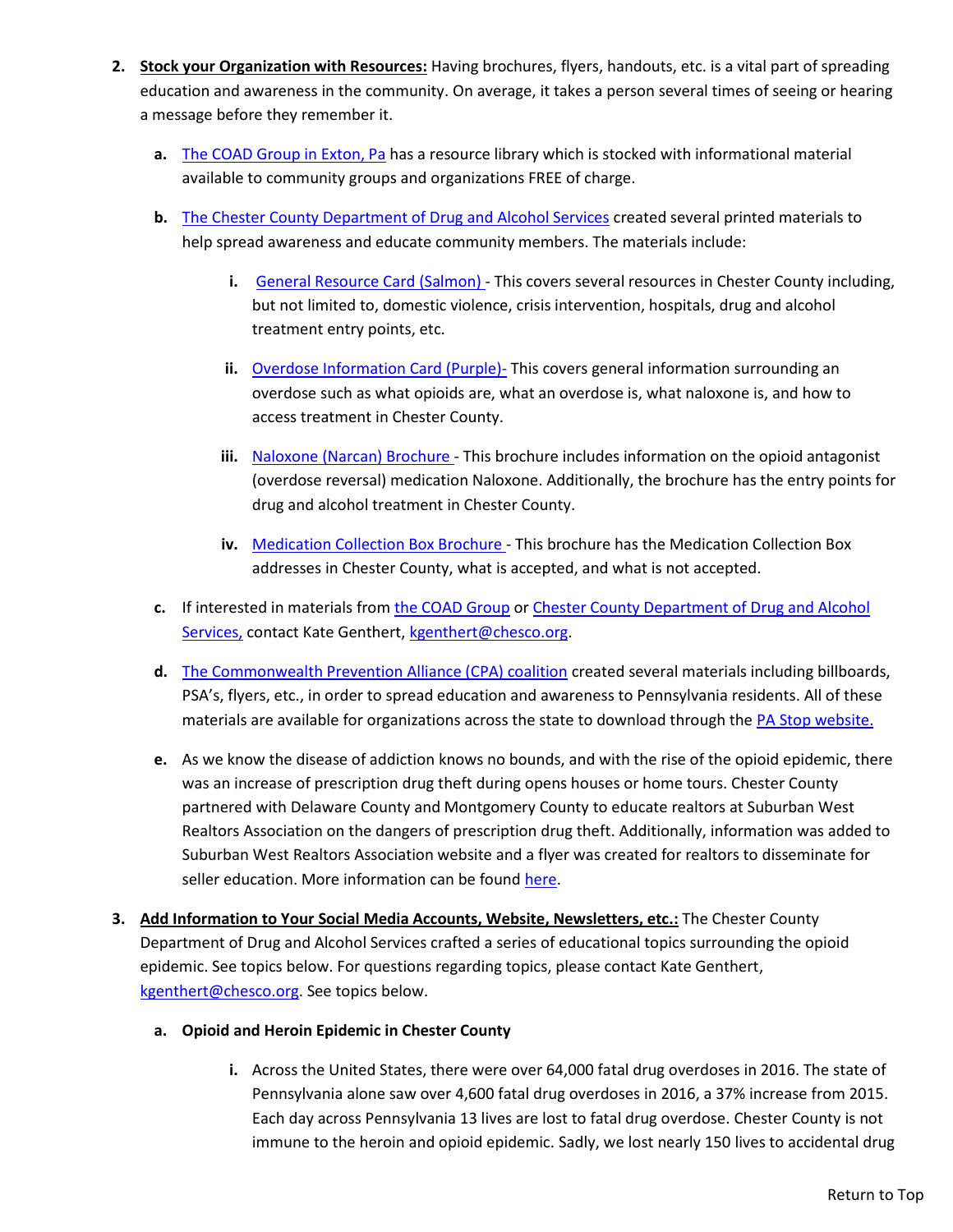<span id="page-5-0"></span>overdose in Chester County last year. Additionally, hundreds more have overdosed but survived, often due to the actions of first responders. These overdoses and deaths have occurred throughout the County, and can occur in any community.

[The Chester County Department of Drug and Alcohol Services](http://chesco.org/216/Drug-and-Alcohol) is dedicated to combating the opioid and heroin epidemic through prevention, intervention, treatment, and collaborative efforts with other County and community-based organizations.

In addition to the provision of prevention, intervention and treatment services, the Department of Drug and Alcohol Services has implemented and participates in other initiatives; two of those are the Chester County Overdose Prevention Task Force and public education and distribution of naloxone in the County.

#### **b. Chester County Overdose Prevention Task Force**

**i.** [The Chester County Overdose Prevention Task Force](http://www.stopodchesco.org/) was formed in March 2015 to coordinate overdose prevention efforts between various organizations. The Task Force Leadership Team, co-chaired by the Director of the Department of Drug and Alcohol Services and the First Assistant District Attorney, consists of the Chester Count[y Department](http://chesco.org/216/Drug-and-Alcohol) [of Drug and Alcohol Services,](http://chesco.org/216/Drug-and-Alcohol) the [Chester County District Attorney's Office](http://www.chesco.org/1441/District-Attorney), the [Chester](http://www.chesco.org/224/Health) [County Health Department,](http://www.chesco.org/224/Health) th[e Chester County Human Services,](http://www.chesco.org/226/Human-Services) an[d Good Fellowship](http://www.goodfellowship.com/) [Ambulance and EMS Training Institute.](http://www.goodfellowship.com/)

In addition to the Task Force leadership, there are over [40 different community groups and](https://stopodchesco.org/partners/) [organizations](https://stopodchesco.org/partners/) that are a part of the Task Force.

The mission of the Task Force is to prevent overdose deaths in Chester County through multidisciplinary, coordinated effort between government departments, community organizations, and treatment providers. Since the inception of the Task Force there have been many activities and events, including: community symposia, presentations, and outreach; continuing medical education events for health care providers; naloxone standing order; naloxone distribution; and medication drop box data collection.

A website has also been developed to provide information and resources related to opioid epidemic and can be accessed at: **[StopODChesco.org.](http://www.stopodchesco.org/)**

#### **c. Chester County Overdose Prevention Task Force Website**

- **i.** [The Chester County Overdose Prevention Task Force](http://www.stopodchesco.org/) created an informational website to serve as a resource to Chester County residents. The website covers facts and statistics, how to get help, what naloxone is, and much more. The website can be found at StopODChesco.org.
- **ii.** Share the website link so others can use the website as a resource. You can share on:
	- 1. Your organization's website and/or social media pages.
	- 2. You can add a banner to your email signature. See banner below.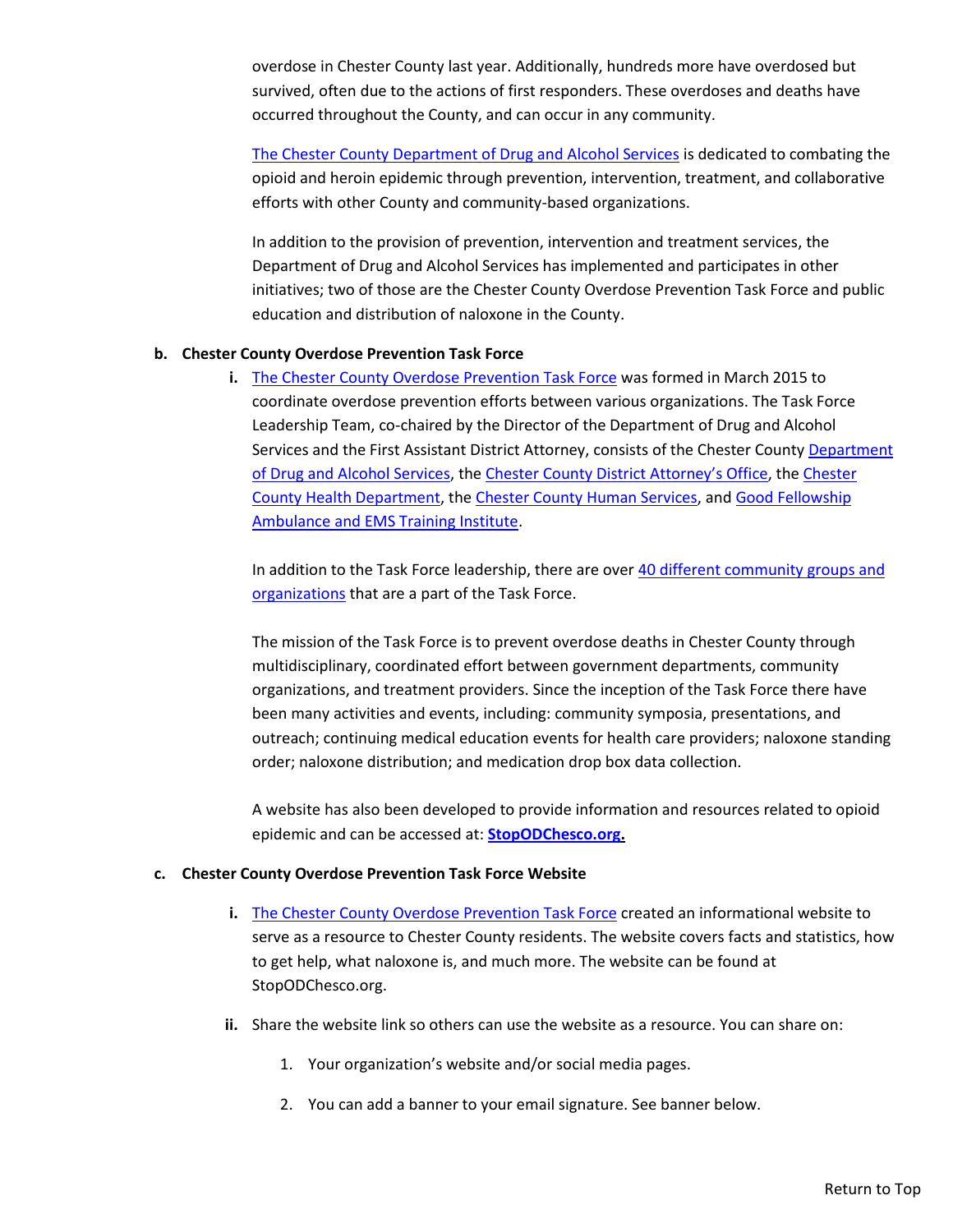<span id="page-6-0"></span>

#### **d. Addiction**

**i.** Addiction is a chronic brain disease characterized by one's compulsion, or lack of selfcontrol, leading them to engage in drug seeking behavior regardless of consequences. A heroin or opioid addiction typically begins with a person taking prescription pain killers, which may have been legally prescribed or illegally obtained from a friend, family member, or acquaintance. Prescription pain killers, such as Vicodin, Percocet, Oxycodone, Fentanyl, and Morphine, among others, are in the opioid classification of prescription drugs. These prescription drugs essentially have the same chemical make-up as heroin, which means they affect the brain and body the same. Over time, these drugs can alter the chemistry in the brain's reward center resulting in increased tolerance. Increased tolerance means that a person needs more of the substance to achieve the same effect or "high". As a person's tolerance increases, so does the potential for withdraw. Withdrawal is the group of symptoms that can occur when a person has decreased use or is no longer using. Withdrawal can include emotional, physical, behavioral, or physiological symptoms. The person then becomes dependent on the substance, which means the person begins using the substance to function "normally" in order to prevent them from going into withdrawal from that substance.

So, how does the transition from prescription pain killers to heroin occur? The simple answer is economics. When prescription opioids are prescribed by doctors and filled in pharmacies, they are affordable for the person whom they were prescribed to. When prescription opioids are obtained illegally, they are about \$10 per mg (a typical pill is 30-50 mg). As discussed earlier, heroin which essentially has the same chemical make-up as prescription opioids, costs only \$5-\$10/bag, and in the Philadelphia area, we have the cheapest and purest heroin across the US.

Now, there are a few scenario's which all lead to the same path. Keep in mind the following:

- Tolerance a person needs more of a substance after continued use.
- Dependence  $-$  the persons need for the substance to function "normally" preventing withdraw.
- Economics prescription opioid \$30-\$50/pill and heroin \$5-\$10/bag.

Scenario 1: A person is legally prescribed prescription opioids, develops an addiction, and run outs of their prescription. When they begin to decrease use they will begin to experience withdraw symptoms. Unable to refill the prescription at the pharmacy, they turn to obtaining the prescription opioid illegally from a dealer. Obtaining prescription painkillers illegally from a dealer becomes a large financial investment (higher tolerance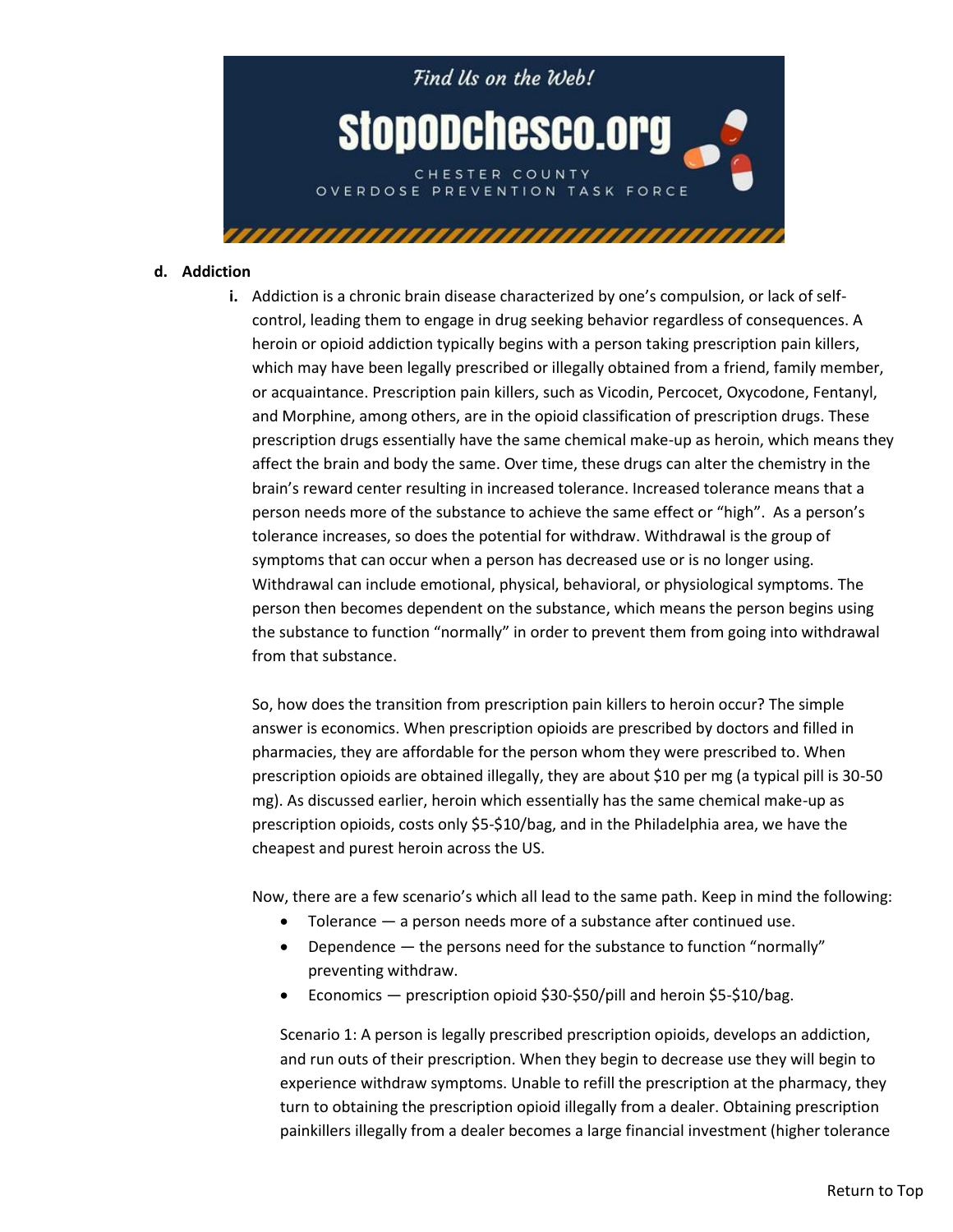<span id="page-7-0"></span>= more pills = more \$\$). The dealer suggests trying heroin, a cheaper alternative giving them the same effect.

Scenario 2: A person finds prescription opioids in their family members' medicine cabinet. They then begin illicit recreational use of the prescription opioids, and develop an addiction. They run out of the prescription opioid which was obtained illegally. When they begin to decrease use they will begin to experience withdraw symptoms. Unable to find more prescription opioids in their family members' medicine cabinet, they turn to obtaining the prescription opioid illegally from a dealer. Obtaining prescription painkillers illegally from a dealer becomes a large financial investment (higher tolerance = more pills = more \$\$). The dealer suggests trying heroin, a cheaper alternative giving them the same effect.

#### **e. How to Access Treatment**

- **i.** [Chester County's Department of Drug and Alcohol Services](http://chesco.org/216/Drug-and-Alcohol) wants to ensure that residents are aware that there are drug and alcohol treatment services and other resources available in the county regardless of insurance coverage. If you are concerned about yourself, or a loved one, it's imperative that you seek help.
- **ii. If you have insurance**, including Medicaid, please call the number listed on the back of your insurance card to get information on how to access drug and alcohol services.
- **iii. [If you do not have insurance](http://chesco.org/2701/Treatment)**, please call one of the following agencies closest to you, for help:
	- **Gaudenzia Coatesville (Coatesville)** 610-383-9600
	- **Mirmont Outpatient (Exton)** 484-565-1130
	- **Holcomb Behavioral Health Systems (Kennett Square)** 610-388-9225
	- **Creative Health Services (Phoenixville)** 610-933-1223
	- **Gaudenzia West Chester (West Chester)** 610-429-1414
- **iv.** If you have further questions, or need additional resources, please log onto the Chester County Department of Drug and Alcohol Services website[: chesco.org/216/Drug-Alcohol-](http://www.chesco.org/216/Drug-Alcohol-Services)[Services.](http://www.chesco.org/216/Drug-Alcohol-Services) You can also call the Chester County Information and Referral line at: 866-286- 3767.

#### **f. [Medication Collection Boxes](http://www.chesco.org/2673/Medication-Drop-Off)**

**i.** Prescription drug abuse is an ever-growing epidemic not only in Chester County, but across the nation. Commonly misused prescription drugs fall into three (3) different categories which include *opioids*, which are pain relievers and have a similar chemical make-up as heroin; *sedatives*, which are used to treat anxiety and depression; and *stimulants*, which increase attention, energy, blood pressure, heart rate and breathing rate.

According to the Substance Abuse and Mental Health Services Administration (SAMHSA), the average age for the first use of prescription drugs in the United States is 13 years old. Prescription drugs are often mistaken by adolescents as a "safe" alternative to illegal street drugs, which leads to increasing use. In addition to the misconception that prescription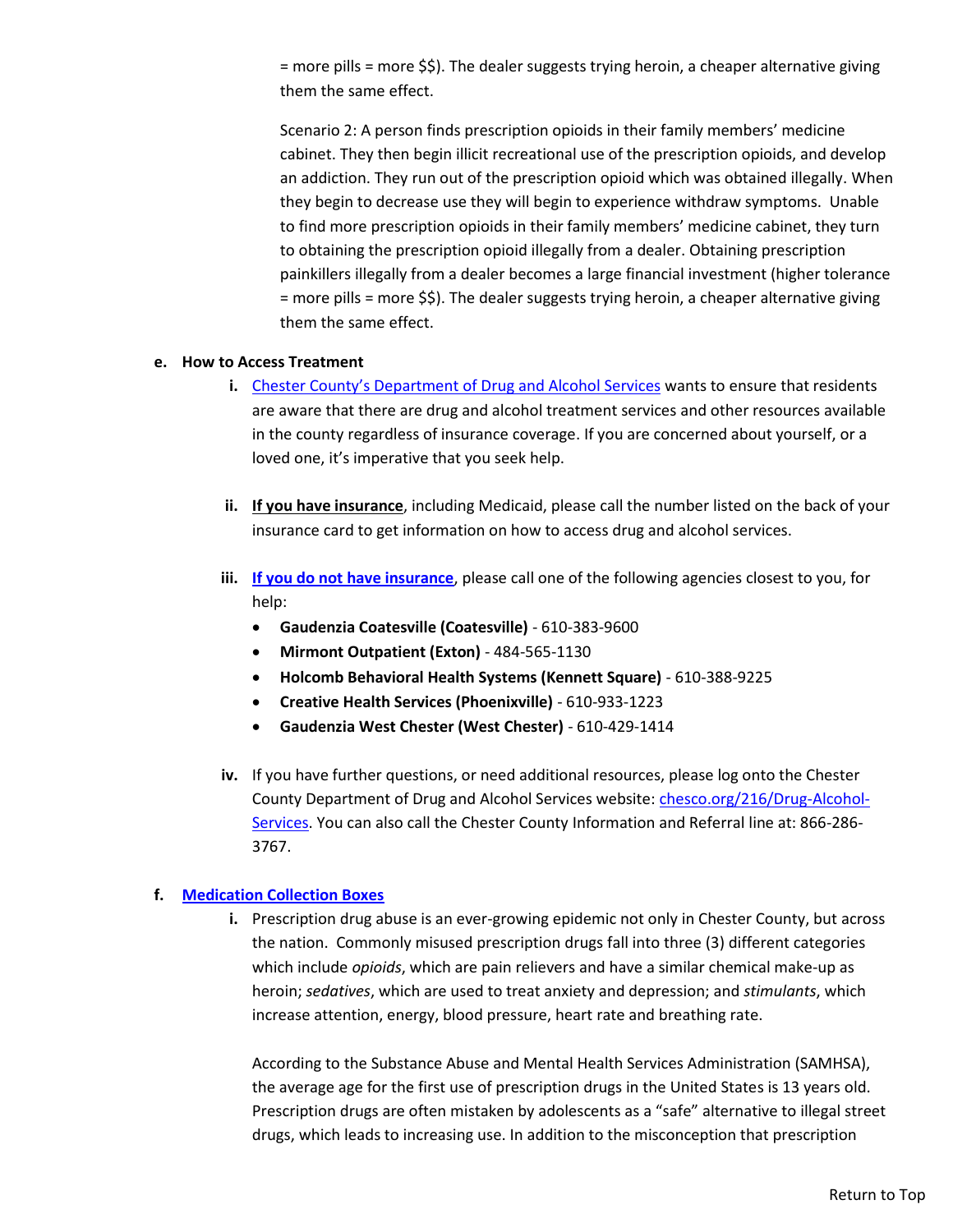<span id="page-8-0"></span>drugs are "safer" than illegal drugs, they are easily accessible in medicine cabinets and homes. Both of these factors lead to increased use.

In order to decrease first-time use of prescription drugs, it is imperative to begin with prevention efforts such as increasing education and spreading awareness. In addition to education and awareness, prescription drug misuse prevention includes locking up or monitoring prescription medications that are in the home and disposing of any unneeded or expired prescription medications at one of the prescription drug drop boxes located in Chester County.

To find a location near you, what is accepted, and what is not accepted[, click here.](https://www.chesco.org/2673/Medication-Drop-Off) For driving directions to each location, [click here.](http://chesco.maps.arcgis.com/apps/webappviewer/index.html?id=fcd6dc4ddfe24b60a17d2009e6d407aa) If your organization is interested in prescription drug drop box signage or brochures to display, please contact Kate Genthert, [kgenthert@chesco.org.](mailto:kgenthert@chesco.org)

Permanent Medication Collection boxes are a project of the Chester County District Attorney's Office Thomas P. Hogan, Chester County District Attorney with the support of the following State agencies: Pennsylvania District Attorneys Association, the Pennsylvania Department of Drug and Alcohol Programs and the Pennsylvania Commission on Crime and Delinquency and the Chester County Commissioners, District Attorney, and Drug and Alcohol Services.

*\*Medication Collection Box locations in and around Coatesville are a result of a community partnership between Pennsylvania American Water the Brandywine Health Foundation, Coatesville Youth Initiative and the Police Chiefs of the City of Coatesville, Caln Township, West Caln Township, West Brandywine Township and Valley Township.*

*\*\*Medication Collection Box locations in Tredyffrin Township were provided by ARCH (Area Residents Caring and Helping) through a partnership with the Tredyffrin Community and Police Association. Tredyffrin Township was one of the first collection boxes in the Commonwealth of Pennsylvania.* 

#### **g. Naloxone (Narcan®)**

- **i.** Naloxone (brand names Narcan®, EVZIO) is a medication that can reverse an opioid overdose. When given during an overdose, naloxone blocks the effects of opioids on the brain and restores breathing within two to eight minutes.
- **ii.** Naloxone has been used safely for over 40 years.
- **iii.** Naloxone can be administered via a nasal spray, intramuscular (a shot in the muscle), or through an IV (an injection in the veins).
- **iv.** You can get naloxone at most pharmacies. Although naloxone may not be available for same-day pick up, it can often be ordered and available within a day or two.
- **v.** Use Pennsylvania's standing order (a prescription written for the general public) issued by the Pennsylvania Physician General. The standing order is kept on file at many pharmacies, or may be downloade[d here.](http://www.google.com/url?sa=t&rct=j&q=&esrc=s&source=web&cd=3&ved=0ahUKEwigl7uiwKjZAhWxnOAKHc0eBVsQFgg0MAI&url=http%3A%2F%2Fwww.dos.pa.gov%2FProfessionalLicensing%2FBoardsCommissions%2FDocuments%2FSN%2520-%2520Naloxone%2520Standing%2520Order%2520Prescription%2520Letter%2520to%2520Pharmacists.pdf&usg=AOvVaw1pjvOPizcn6OMeWeR71ZWd)
- **vi.** Or, ask your doctor for a prescription.
- **vii.** To learn more about Naloxone, attend a local training. Trainings can be found [here.](https://stopodchesco.org/naloxone/)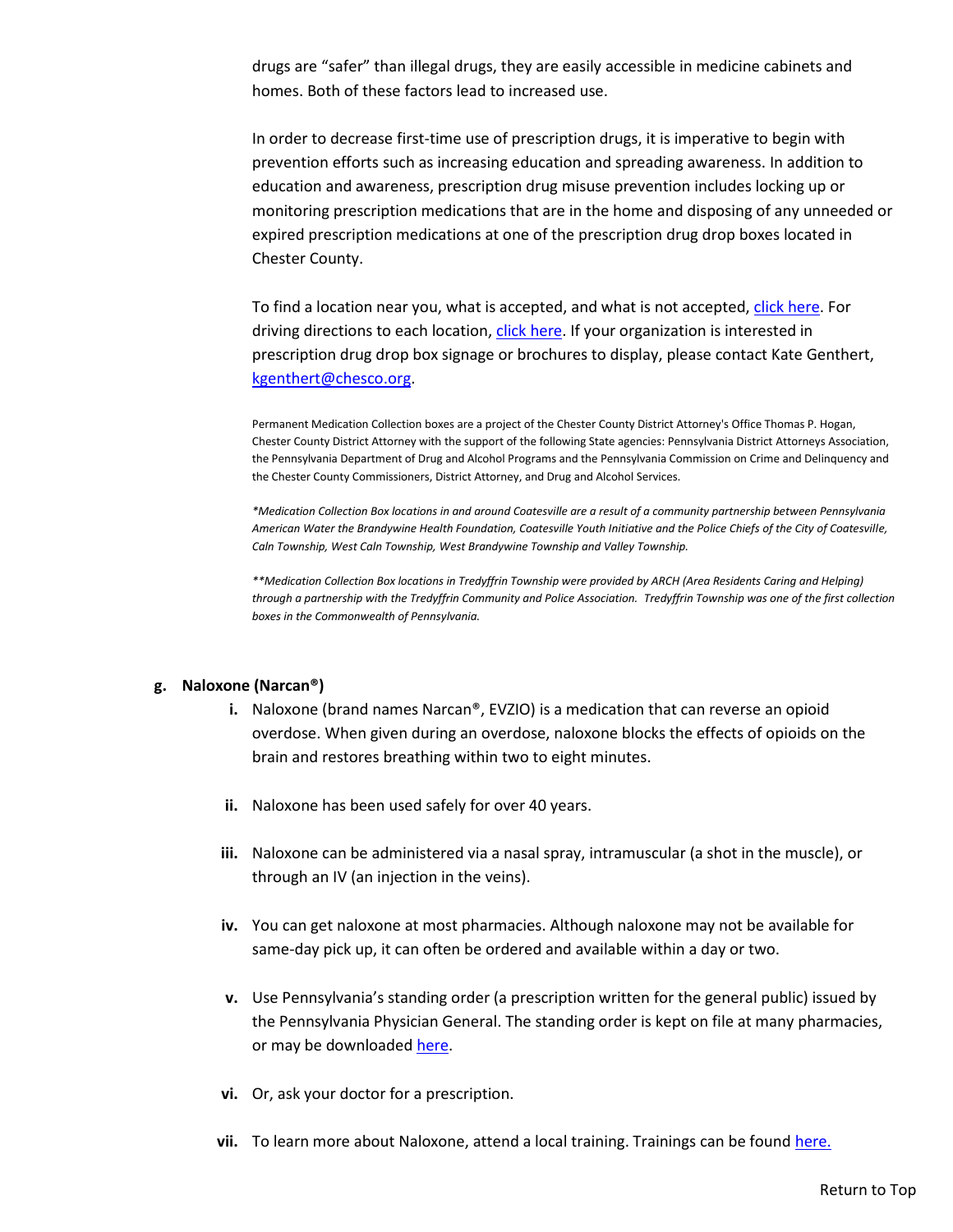viii. To see how Naloxone works in the brain, [click here.](https://stopodchesco.org/naloxone/)

#### <span id="page-9-0"></span>**h. Naloxone in the Community**

- **i.** Chester County Department of Drug and Alcohol Services has provided training and distribution of the lifesaving medication known as Naloxone (Narcan®) to treatment providers, park rangers, County departments, mental health providers, libraries, homeless shelters, grass-roots community-based organizations and others.
- **ii.** Through collaborations with the community-based organizations, Naloxone is also being distributed to the general public in Chester County with no cost to the consumer. This medication has been given to family members, friends and loved ones of those who suffer from the potentially lethal disease of addiction, specifically to opiates. To date, the Department of Drug and Alcohol Services has purchased and facilitated distribution to over 1,700 doses of Naloxone to its various recipients.
- **iii.** [Good Fellowship Ambulance & EMS Training Institute](http://www.goodfellowship.com/community/) coordinates Project Naloxone which has trained every police department in Chester County on Naloxone. Additionally, Good Fellowship EMS Training Institute partners with the Department of Drug and Alcohol Services to deliver free Community Naloxone Trainings, which are held throughout Chester County. If you would like to attend training, [click here.](https://stopodchesco.org/naloxone/)

#### **i. Recovery is Possible**

**i.** The disease of addiction knows no bounds. Addiction does not discriminate against age, race, socioeconomic status or education level. However, individuals suffering from the disease of addiction can "recover"; and many do every day.

In Chester County, there is a recovery support volunteer organization calle[d The](https://www.councilsepa.org/programs/pro-act) [Pennsylvania Recovery Organization - Achieving Community Together \(PRO-ACT\),](https://www.councilsepa.org/programs/pro-act) which is sponsored by the Council of Southeast Pennsylvania, Inc. If you are interested in getting involved with this organization, please contact Kate Genthert, [kgenthert@chesco.org.](mailto:kgenthert@chesco.org)

Also, the Department of Drug and Alcohol Services is always looking for stories of recovery to share in their newsletter. This is a way to promote hope and positivity to the community. If you are interested in sharing your story, please contact Kate Genthert, [kgenthert@chesco.org.](mailto:kgenthert@chesco.org)

#### **j. Drug and Alcohol Prevention**

**i.** An important service needed in the community to decrease substance misuse and abuse is prevention. This is action taken to prevent the misuse and abuse of alcohol, tobacco, or illicit drugs. Prevention primarily targets children but also includes parents, schools, and communities. Prevention targets all forms of drug misuse and abuse, including tobacco, alcohol, marijuana, inhalants and other drugs. Research shows us that prevention needs to begin early, be age appropriate, and long term.

In Chester County, the Department of Drug and Alcohol Services contracts with two (2) prevention program providers and four (4) grassroots community coalitions called